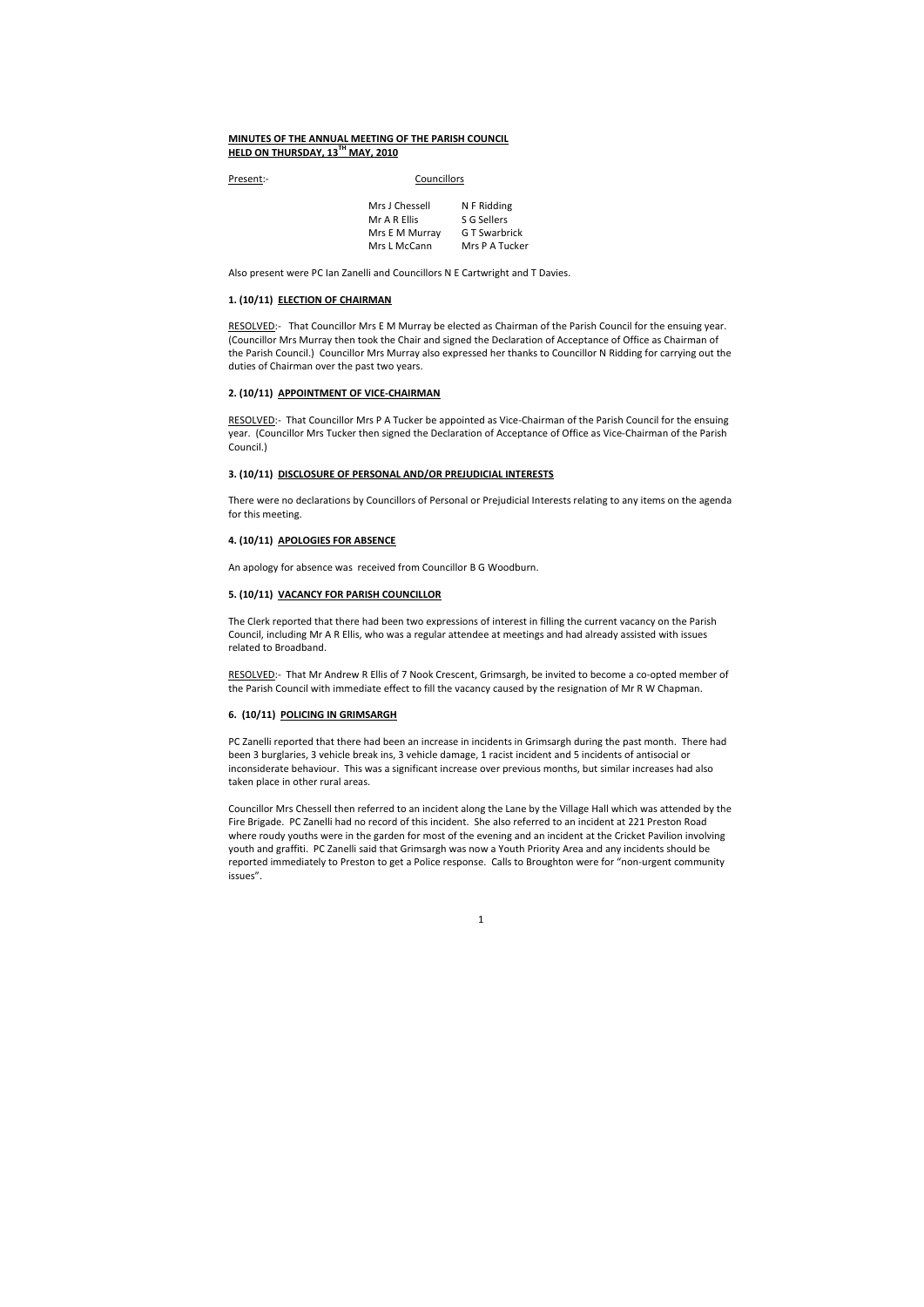Councillor Mrs Chessell felt that issues relating to Anti-Social Behaviour should receive an immediate Police response. PC Zanelli said that Anti-Social Behaviour incidents had reduced by 40% during the past year. There had been no incidents recorded on the Village Green since 2008 and he repeated that the Police needed to be informed at the time when such incidents were occurring.

RESOLVED:- That the minutes of the meeting of the Parish Council held on Thursday, 1<sup>st</sup> April, 2010 be taken as read, confirmed and signed by the Chairman.

PC Zanelli said that his priority was to Grimsargh and Haighton, but he was also part of the Fulwood North Team and as such, he could be called upon to work anywhere within that Team's area. Councillor Mrs Tucker commented that the Parish Council's website had a link to PC Zanelli's email, but she queried whether there could also be a direct link to the Police. PC Zanelli said that he would see whether this was possible.

RESOLVED:- That the report be received.

# 6. (10/11) MINUTES OF THE MEETING HELD ON THE 1<sup>ST</sup> APRIL, 2010

#### 7. (10/11) MATTERS ARISING ON THE MINUTES

a) It was noted that Mr D Lemming had been invited to the June meeting to give a presentation on proposed BMX Facilities. There was no evidence or information about consultations with the youth for their views. However, it was understood that this had been discussed at the Youth Group at Goosnargh and Rosie Green was also aware of his interest. It was felt, in the circumstances that Rosie Green should be asked to come along to the June meeting to discuss the proposals with the Parish Council and to ask Mr Lemming if he could come to the July meeting to give his presentation.

b) Councillor Mrs Chessell commented about the Valpak Recycling Centre which, together with land to the front of the Rough Hey Estate was becoming an eyesore. The Valpak development had commenced about 18 months ago and had then stopped after the external steelwork had been erected. A letter would be sent to the County Council about the delay in the development, seeking a clean-up of the area and pressing for a completion of the development.

c) Councillor Ridding reported that a number of Waste Recycling sites had apparently been identified for possible closure, but no final decision had been reached. In order to raise awareness the matter would be reported to the Longridge News, would be taken up with Longridge Town Council and concerns would also be raised with the County Council about the possible closure.

d) Councillor Sellers asked if there was any progress relating to Church House Farm. The Clerk said that he had referred the matter to the Enforcement Officer but had not heard anything further. He would follow up the matter again.

e) Councillor Mrs Chessell asked if there was any progress regarding the Village Green Registration. The Clerk said that several letters supporting the application had now been received and he would be looking to re-submit the application shortly. He also intended to ask the Preston City Council if they would agree to a Voluntary Registration as a Village Green, which would speed up the process.

f) Councillor Mrs McCann said that the parking problems at The Hills were now being addressed.

#### 8. (10/11) APPOINTMENT OF REPRESENTATIVES

RESOLVED:- That the undermentioned persons be appointed to represent the Parish Council on the organisations listed for the forthcoming year:-

- i) L.AL.C./Preston City J.C.C.
	- (Councillors G T Swarbrick and Mrs P A Tucker plus the Clerk
- ii) L.A.L.C. Preston Area Committee (Councillor B G Woodburn plus the Clerk (One vacancy)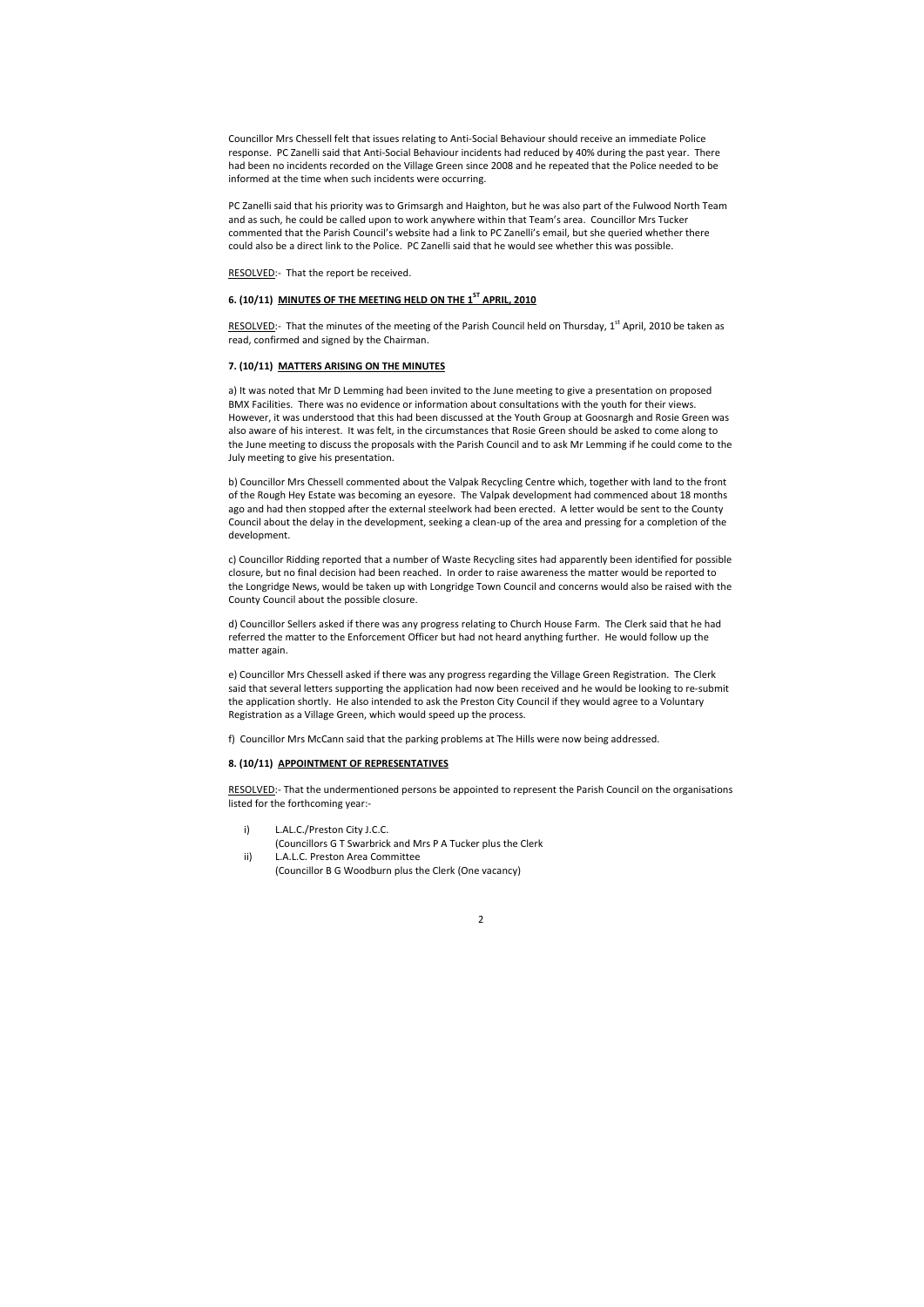- iii) Boylton, Houghton and Farrington Charity (Councillor G T Swarbrick)
- iv) The Education Charity of John Farrington (Councillor Mrs J Chessell)
- v) The Nellie Carbis Millennium Woodland (Councillors S G Sellers and B G Woodburn)

#### 9. (10/11) APPOINTMENT OF THE ENVIRONMENTAL AND PLANNING SUB-COMMITTEE

RESOLVED:- That the undermentioned members be appointed to serve on the Community Engagement Sub-Group for the ensuing year:-

RESOLVED:- That the undermentioned members be appointed to serve on the Environment and Planning Sub-Committee for the ensuing year:-

> Councillors Mrs J Chessell, S G Sellers, B G Woodburn and the Chairman (Ex-Officio)

RESOLVED:- That the Clerk be re-appointed as the Responsible Financial Officer for the Parish Council for the forthcoming year.

## 10. (10/11)APPOINTMENT OF THE COMMUNITY ENGAGEMENT SUB-GROUP

RESOLVED:- a) That the Parish Council continues its insurance arrangements with AON Ltd., for the forthcoming year; and

Councillors A Ellis, Mrs L McCann, Mrs E M Murray, S G Sellers, Mrs P A Tucker

#### 11. (10/11) APPOINTMENT OF RESPONSIBLE FINANCIAL OFFICER

#### 12. (10/11) REVIEW OF PARISH COUNCIL INSURANCE

RESOLVED:- a) That the Parish Council continues to operate its banking arrangements with the NatWest Bank Ltd and the National Savings and Investments Bank Ltd; and

The Clerk reported that the Parish Council's existing insurers, Allianz Insurance plc, had now amalgamated with AON Ltd., but still appeared to be the most cost-effective insurers for the Parish Council's purposes. The Fidelity Guarantee Insurance was also still in place, currently at a ceiling of £15,000.

 b) That the current level of the Fidelity Guarantee Insurance be considered adequate at £15,000 and no increase in the limit is deemed to be necessary.

#### 13. (10/11) REVIEW OF PARISH COUNCIL BANKING ARRANGEMENTS

The Clerk reported that the Current and Business Reserve Accounts with NatWest Bank were running smoothly and bank charges were minimal. Interest received was, however, now extremely low, but this was the case nationally and could only improve in the future.

 b) That all Councillors be nominated as signatories to the Current Account with NatWest and the account with the National Savings and Investment Bank with any three Councillors authorised to sign withdrawal instructions on each account.

# 14. (10/11) REVIEW OF PARISH COUNCIL INTERNAL CONTROLS

The Parish Council's Asset Register, Schedule of Risk Assessments and Freedom of Information Scheme were presented. The Asset Register would be updated to include the two Information Signs and the Willow Arbour and Tunnel on the Village Green. The Freedom of Information Scheme would be updated to include reference to the Parish Council's website.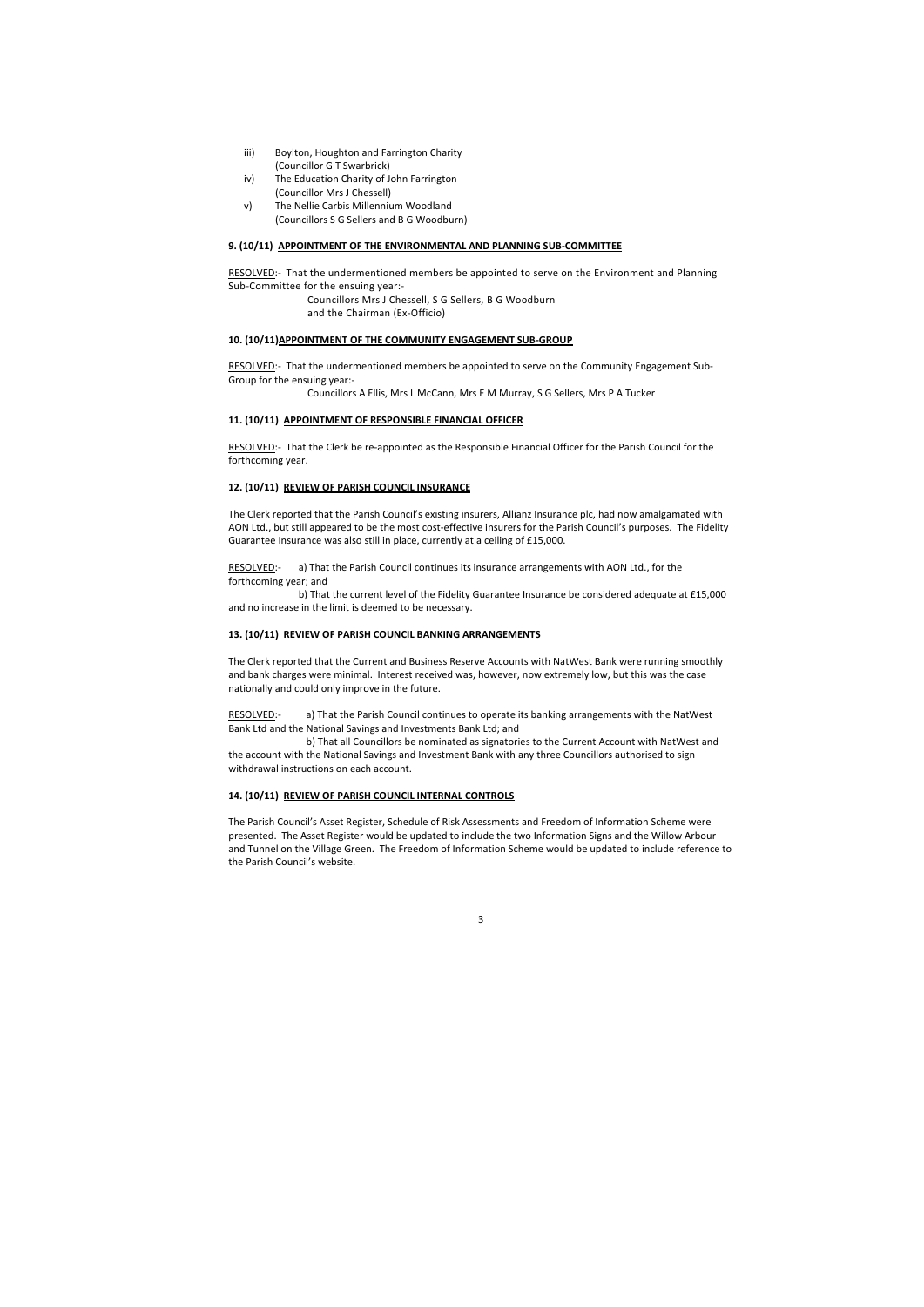RESOLVED:- That the Parish Council's Internals Controls comprising the Asset Register, Schedule of Risk Assessments and Freedom of Information Scheme, be approved subject to the amendments now reported.

#### 15. (10/11) PARISH COUNCIL WEBSITE

RESOLVED:- a) That the Community Engagement Sub-Group to requested to look at various possible links from the website, including business links; and

A copy of the pages from the website (GrimsarghParishCouncil.org) was presented for information. Councillors had also been informed electronically of the website and invited to comment. Various links were discussed for inclusion, but it was decided that the Sub-Group should be asked to consider whether local businesses should be linked as there might be issues relating to business endorsements, etc. It was also decided to advertise the website in the local press and notice boards. Councillors Mrs P A Tucker and Mrs E M Murray were thanked for all their work in preparing the website.

b) That details of the website be published in the local press and on notice boards

#### 16. (10/11) TOWN AND COUNTRY PLANNING ACT, 1990

The following planning applications were presented:-

RESOLVED:- That Preston City Council be requested to install dog waste bins along the footpath/ cycleway from Bluebell Way to The Hills.

| 006/2010/0195                   | $\overline{\phantom{a}}$ | 28 Yew Tree Avenue<br>Grimsargh                  | $\overline{\phantom{0}}$     | Erection of first floor extension to side of<br>dwelling over existing garage                                                    |
|---------------------------------|--------------------------|--------------------------------------------------|------------------------------|----------------------------------------------------------------------------------------------------------------------------------|
| 006/2010/0236                   | $\overline{\phantom{a}}$ | 31 Nook Glade<br>Grimsargh                       | $\blacksquare$               | Erection of single storey extension to rear of the<br>dwelling                                                                   |
| 006/2010/0246<br>(Resubmission) | $\overline{\phantom{a}}$ | Salisbury House Farm<br>Elston Lane<br>Grimsargh | $\sim$                       | Erection of agricultural building and construction<br>and formation of mound and hard standing.                                  |
| 006/2010/0248                   | $\overline{\phantom{0}}$ | 18 Waingate<br>Grimsargh                         | $\qquad \qquad \blacksquare$ | Alterations and extensions to dwelling to include<br>two storey extension to rear, front and rear<br>dormers and canopy to side. |

Details of the applications were presented.

RESOLVED:- That no observations be offered in respect of planning applications 006/2010/0195, 006/2010/0236, 006/2010/0246 and 006/2010/0248.

#### 16. (10/11) PROVISION OF DOG WASTE BINS

It was reported that Councillor T Davies had arranged for a dog waste bin to be installed on Elston Lane and it was already being well used. The frequency of emptying needed to be addressed however. Councillor Mrs McCann said that there was a need for dog waste bins along the footpath/cycleway.

#### 17. (10/11) BROADBAND SPEEDS

Councillor Mrs Tucker reported that she would now be taking broadband issues up with the new MP, Ben Wallace. She had also been informed by BT that there was no chance of broadband being installed along Elston Lane and the best option would be to look at wireless or satellite networks. It was noted that NWDA had grants available to those areas which currently had no access to broadband. Councillor Ellis said there was to be a new round of funding from NWDA and BT funding would become available for a further roll-out from their profits. He then reported on meetings relating to the new development of businesses at Red Scar and Bluebell Way and the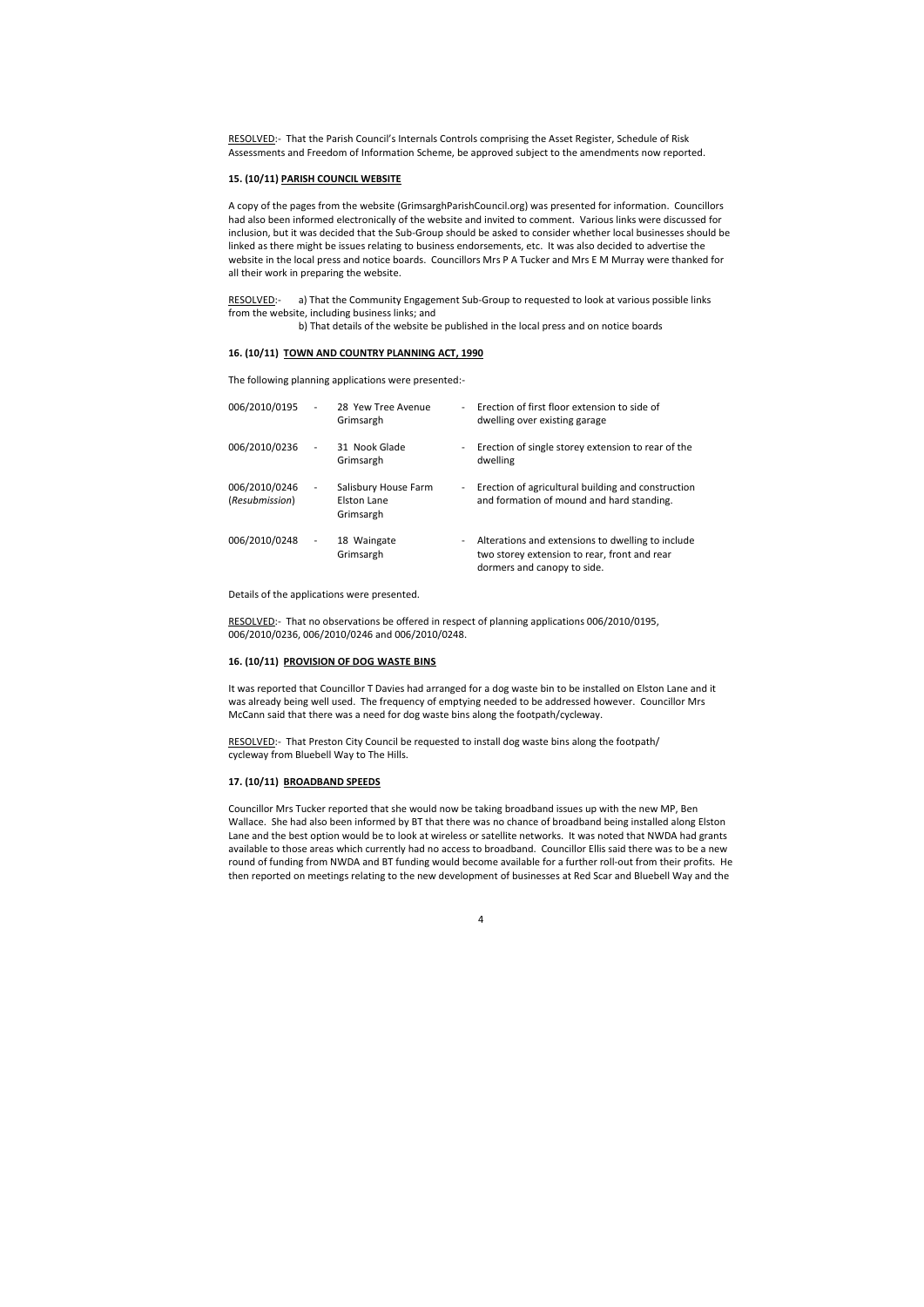possible implications for broadband arising from those developments which might possibly help broadband speeds in Grimsargh.

RESOLVED:- That the report be received.

#### 18. (10/11) PRESTON GUILD

The Clerk said that a draft letter had been sent to Councillor Mrs L McCann to begin the process of establishing a Guild Sub-Group. She would be circulating the letter to local groups, organisations, etc. The Parish Council's interest in the Guild had also been acknowledged by Preston City Council.

RESOLVED:- That Councillor Mrs P A Tucker look into the possibility of arranging meetings of the Guild Sub-Group at the earliest opportunity.

# 19. (10/11) FRIENDS OF GRIMSARGH GREEN

Councillor Mrs Chessell referred to comments made at the Rural Area Forum where Preston had taken credit for securing funding for the car park and solar lighting when, in fact, no direct funding had been provided by them, other than for the car park. She further reported that work would start on the car park in the week commencing the 17<sup>th</sup> May, 2010. The Wildflower Information Sign was now at Myerscough College where students would be fabricating the support for the sign as a College project.

RESOLVED:- That the report be received.

A copy of a statement setting out the Parish Council's financial account position at the 31<sup>st</sup> March, 2010, was presented. . (A copy of the accounts is contained in the Minute Book)

RESOLVED:- a) That the Statement of Accounts for the year ending  $31<sup>st</sup>$  March, 2010 be approved and authorised for submission to the Council's Auditors; and

### 20. (10/11) COMMUNITY PROJECTS

There was nothing to report on this item.

# 21. (10/11) PARISH LENGTHSMAN

The Lengthsman's time sheet for April, 2010 was presented. Issues relating to litter on the Village Green were briefly discussed but it was noted that litter picking was actually the responsibility of Preston. It was noted that the Litterline number was now on the website.

RESOLVED:- That the report be received.

# 22. (10/11) NELLIE CARBIS MILLENNIUM WOODLAND

There was nothing to report on this item.

#### 23. (10/11) AUDIT OF ACCOUNTS, 2009/10

The Clerk reported that the Audit of the accounts for 2009/10 was to be held in July, 2010.

RESOLVED:- That the Audit date be noted.

# 24. (10/11) FINANCIAL STATEMENT, 2009/10

 b) That the Council confirms that requirements of the Statement of Assurance required by the auditors have been complied with during the past year.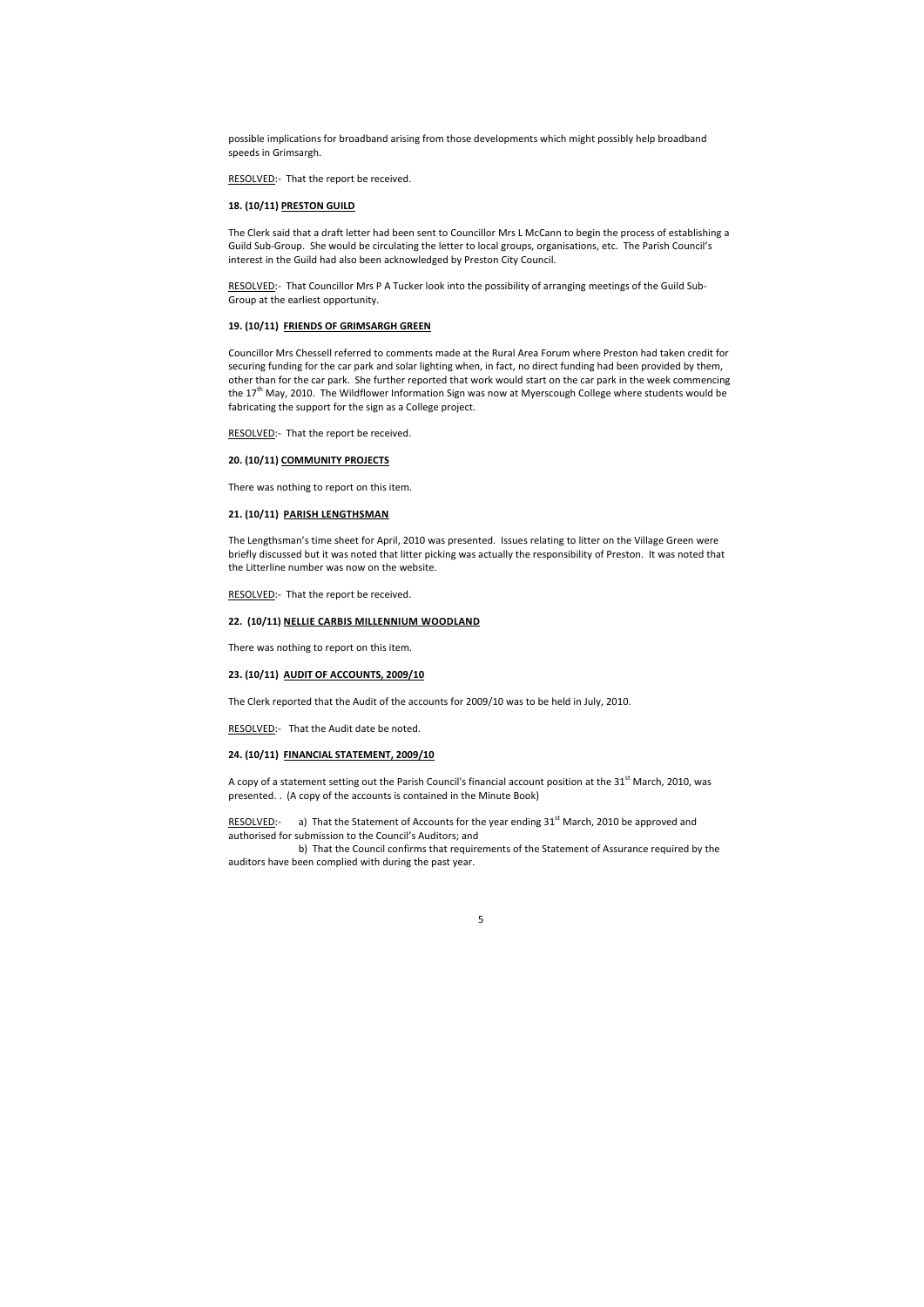# 25. (10/11) ACCOUNTS FOR PAYMENT

RESOLVED:- That the undermentioned accounts be approved for payment:-

| a) | Adam Cooper<br>(Payment to Lengthsman – April, 2010)<br>50 hours @ £11. 50 per hour.<br>Includes £108. 68 V.A.T. @17.5%)                             | £729.68   |
|----|------------------------------------------------------------------------------------------------------------------------------------------------------|-----------|
| b) | Peter J Croft<br>(Norton Internet Security Renewal, plus purchase)<br>of cell trays for planting plug plants plus compost<br>and plant food)         | £137.87   |
| C) | Aon Ltd<br>(Parish Council Insurance requirements, 2010/11)                                                                                          | £671, 48  |
| d) | Friends of Grimsargh Green<br>(Grant towards cost of the work of the Friends of<br>Grimsargh Green - approved in December, 2009<br>Resolution 97(b)) | £5,000.00 |

# 26, (10/11) MATTERS INTRODUCED BY MEMBERS

#### a) Councillor N F Ridding

Expressed his thanks to the Parish Council for their support to him whilst he had been Chairman over the past two years.

#### b) Councillor Mrs L McCann

Commented on the arrangements for the recent elections which were somewhat lacking and confusing. Comments had been made that the Elections Staff were also unprofessional and unwelcoming. These views were supported by other Councillors. The Clerk briefly explained the background relating to the 2 Polling Stations and the recent Parliamentary Constituency Boundary Changes. The comments relating to the Polling Station layout and staff would be passed on to the Elections Office at Preston.

> Chairman 3<sup>rd</sup> June, 2010

## c) Councillor G T Swarbrick

Referred to the lack of footway sweeping particularly to the east of the village. The County Council would be asked to ensure that the footways were swept regularly.

# d) Councillor Mrs J Chessell

Reported that the Village Green had been entered into the Britain in Bloom Competition by Rosie Green. Further clarification on the Competition and what was required would be sought and Preston would asked if they would help by supplying some planting for the village.

## e) The Chairman

Said that she was of the view that each Councillor should have a Business Card. This would be more professional and have essential information relating to the Councillor and the Parish Council. She circulated samples for information and agreed to produce copies for each Councillor.

There being no further business, the Chairman closed the meeting at 9.30 p.m.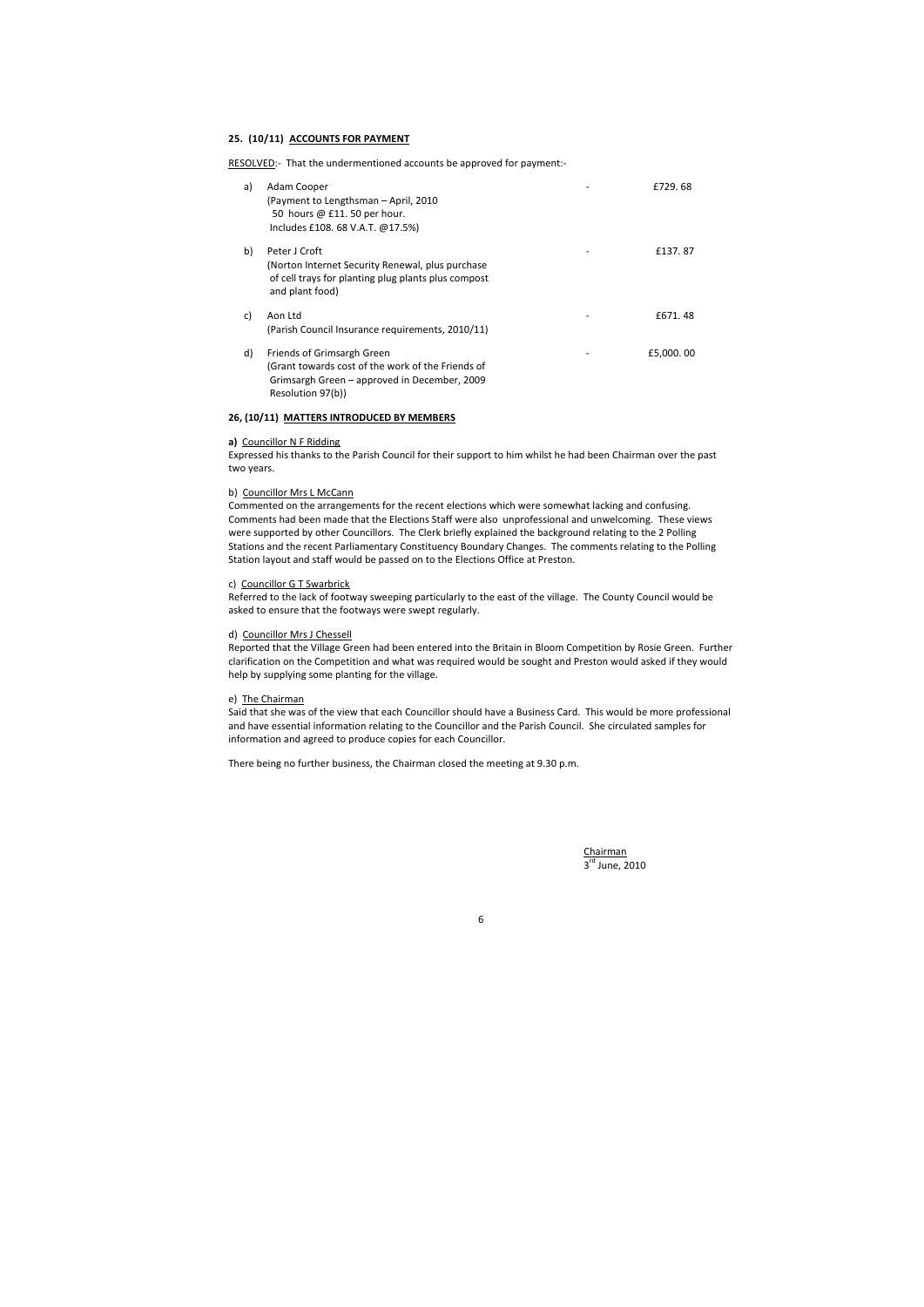# GRIMSARGH PARISH COUNCIL - ANNUAL ACCOUNTS, 2009/10

# RECEIPTS AND PAYMENTS ACCOUNT - 31<sup>ST</sup> MARCH, 2010

|                       | (2009/10) | (2008/09)    |
|-----------------------|-----------|--------------|
| <b>Total Receipts</b> | 26,561.65 | (26,087,22)  |
| <b>Total Payments</b> | 18,143.74 | (17, 378.58) |
|                       | 8,417.91  | (8,708.64)   |
| plus N.S.B. Interest  | 14.94     | (247.52)     |
|                       | 8,432.85  | (8,956.16)   |

# MADE UP AS FOLLOWS:-

| Reserve A/c       | 2,813.73 | (3,351.98) |
|-------------------|----------|------------|
| N.S.B. Investment | 5,519.12 | (5,504.18) |
|                   | 8,432.85 | (8,956.16) |

Signed ……………………………………… (Responsible Financial Officer)

………………………………………. (Chairman of the Parish Council)

Approved by the Grimsargh Parish Council on the  $13<sup>th</sup>$  May, 2010.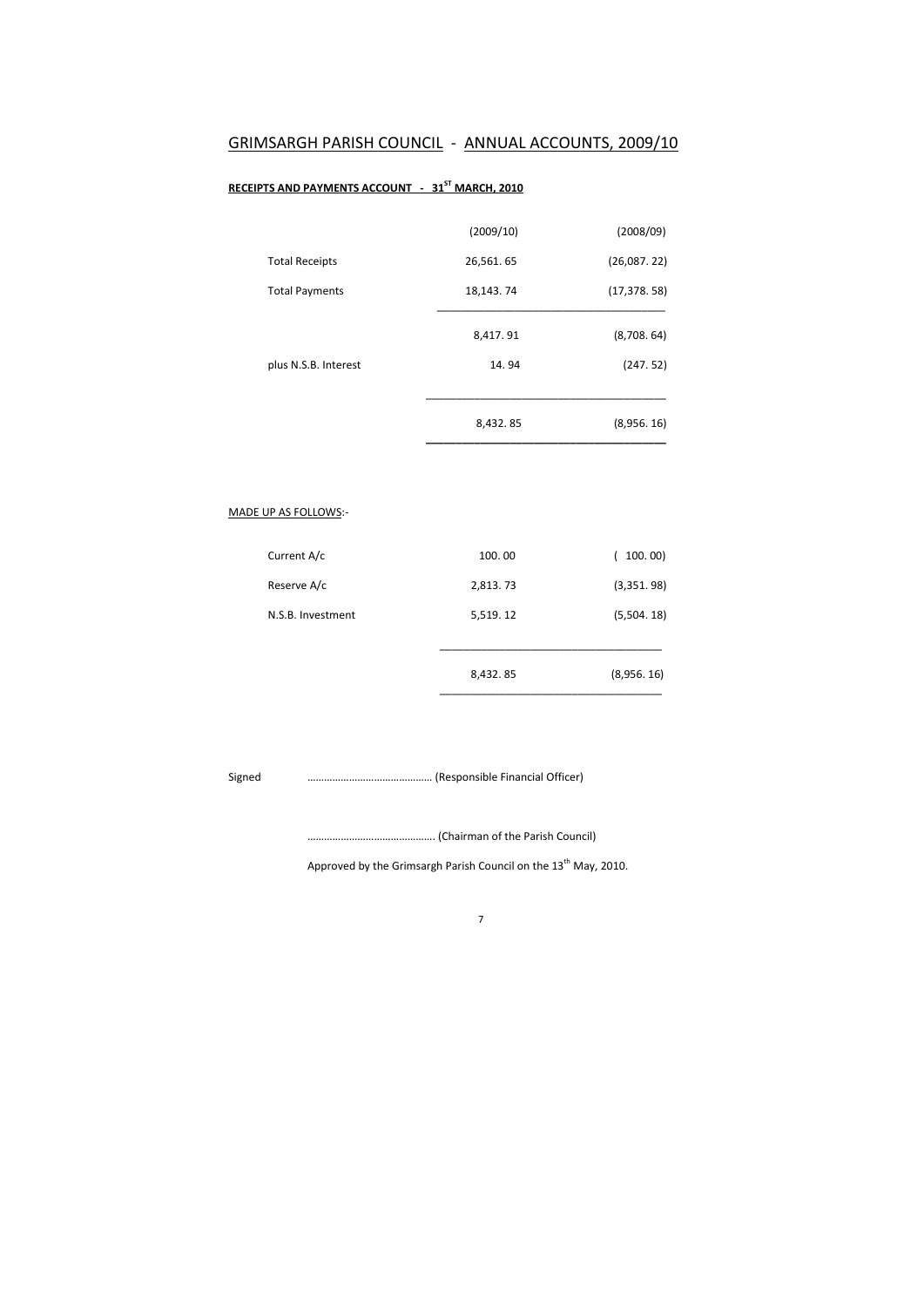# GRIMSARGH PARISH COUNCIL

# RECEIPTS AND PAYMENTS ACCOUNT - 31<sup>ST</sup> MARCH, 2010

|                                                        | (2009/10)     | (2008/09)    |  |
|--------------------------------------------------------|---------------|--------------|--|
| Balance carried forward at 1 <sup>st</sup> April, 2009 | 8,956.16      | (9,318.75)   |  |
| Plus Total Receipts                                    | 17,605.49     | (16, 768.47) |  |
| Plus N.S.B. Interest                                   | 14.94         | (247.52)     |  |
| Less Total Payments                                    | 18,143.74     | (17, 378.58) |  |
|                                                        | 8,432.85      | (8,956.16)   |  |
| These funds are held as follows:-                      |               |              |  |
| Current Account (Nat West)                             | 100.00        | (100.00)     |  |
| Reserve Account (Nat West)                             | 2,813.73      | (3,351.98)   |  |
| <b>National Savings Bank</b>                           | 5,519.12      | (5,504.18)   |  |
|                                                        | 8,432.85      | (8,956.16)   |  |
|                                                        | * * * * * * * |              |  |
| <b>V.A.T. STATEMENT</b>                                |               |              |  |
| V.A.T. Refund due 1 <sup>st</sup> April, 2009          | 1,138.54      | 666.26)<br>( |  |
| Plus V.A.T. paid during the year                       | 1,141.41      | (1, 138.54)  |  |
| Less V.A.T. received during the year                   | 1,138.54      | (666.26)     |  |
|                                                        | 1,141.41      | (1, 138.54)  |  |
| Less V.A.T. charged during the year                    |               |              |  |
| V.A.T. Debtor at the 31 <sup>st</sup> March, 2010      | 1,141.41      | (1, 138.54)  |  |
| Signed                                                 |               |              |  |

……………………………………… (Chairman of the Parish Council)

Approved by the Grimsargh Parish Council on the  $13<sup>th</sup>$  May, 2010.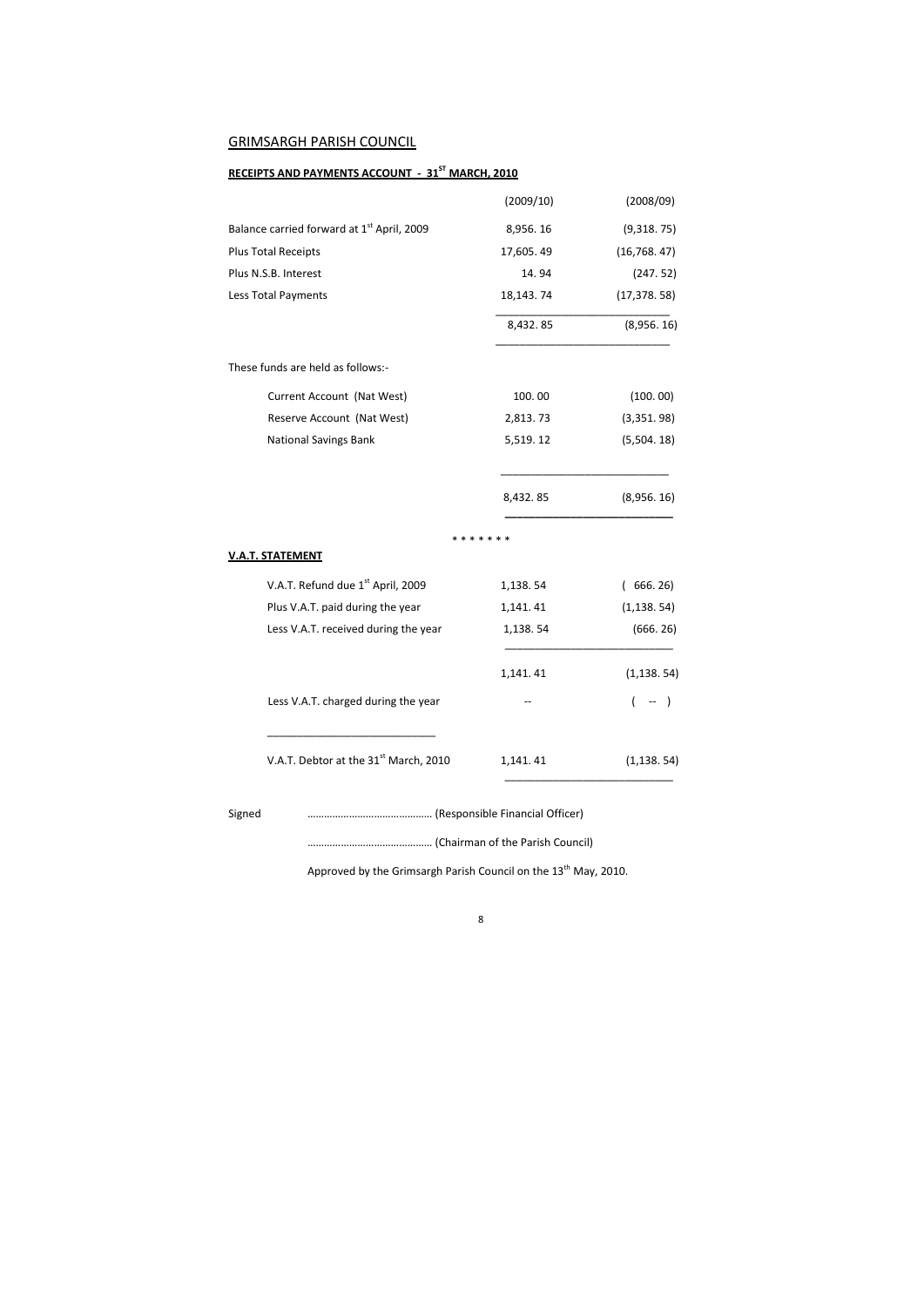# GRIMSARGH PARISH COUNCIL

The information contained in this statement is presented to support the Receipts and Payments Account of the Parish Council for the year ending the  $31<sup>st</sup>$  March, 2010:-

# Supporting Statement

As at the 31<sup>st</sup> March, 2009, the Parish Council held assets as set out below, to the approximate or estimated values shown:-

# 1. Assets

| The Old School Garden<br><b>Community Value</b>                  |                        |
|------------------------------------------------------------------|------------------------|
| Former Electricity Sub-Station (Parish Council Store)            | <b>Community Value</b> |
| 5 Timber Bus Shelters (total value)                              | 6,526.18               |
| Parish Council Notice-Boards (Two)                               | 1,183.88               |
| Mobile Speed Indicator Device                                    | 3,593.65               |
| 6 Dog Waste Bins and Posts                                       | 1,000.00               |
| Nativity Crib                                                    | 450.00                 |
| Nativity Crib Figures                                            | 2,066.90               |
| Lengthsman's Equipment (various) (approx total value inc. stock) | 750.00                 |
| "E" Machines 3210 - 2.70Ghz Computer and Epson D.92 Printer      |                        |
| and Canon Scanner (replacement value approx)                     | 600.00                 |
| Kalamazoo Minute Book and Binders (replacement value approx)     | 250.00                 |
| Office Equipment and Stationery (various)                        | 100.00                 |
| <b>TOTAL</b>                                                     | 16,520.61              |

At the year ending the 31<sup>st</sup> March, 2010, the Parish Council did not have any reserves specifically allocated for capital schemes.

During the year ending the  $31<sup>st</sup>$  March, 2010, the Parish Council had not specifically earmarked funding for any particular schemes, although it had previously agreed that the following items could be pursued in the current and in future years; the costs shown are estimates only:-

(The values shown are either insurance valuations or estimated replacement values)

# 2. Borrowings

At the year ending the  $31<sup>st</sup>$  March, 2010, the Parish Council did not have any borrowings.

3. Leases

At the year ending the 31<sup>st</sup> March, 2010, the Parish Council had not entered into any leases.

4. Debts Outstanding

At the year ending the  $31<sup>st</sup>$  March, 2010, the Parish Council did not have any outstanding debts.

5. Capital Reserves

6. Earmarked Reserves